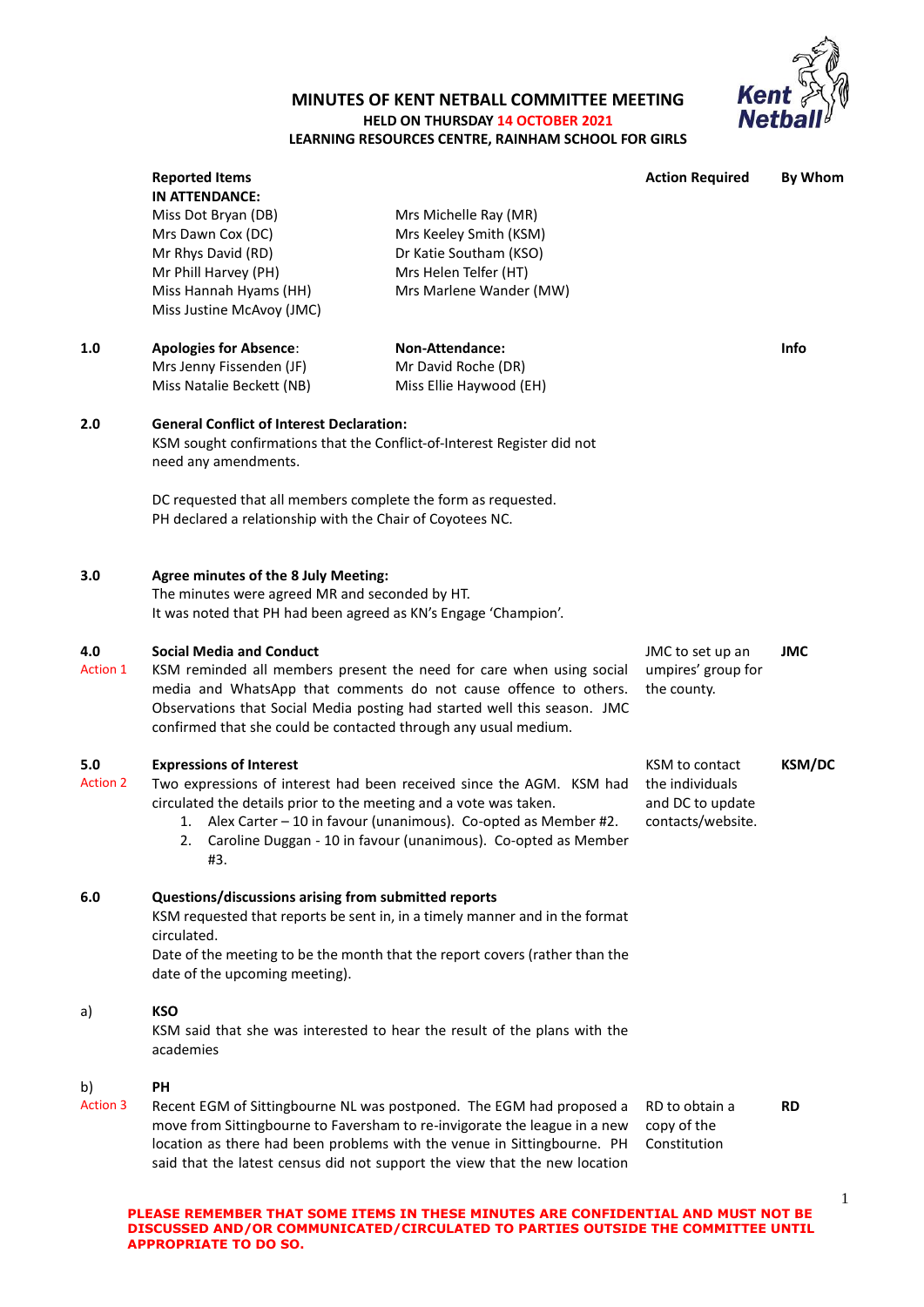|                                          | would lead to increased participation. PH expressed some cynicism as to the<br>motives for the move along with its proposed change of name to Swale NL.<br>MW said that the decision must be made in the best interests of the<br>members. PH said that it appeared as if the league had closed and it was<br>thought that the new league had already held a meeting without the formal<br>dissolution of Sittingbourne NL, which was not constitutional. PH declared<br>a Conflict of Interest and expressed personal opposition to the proposal. KN<br>was concerned that the members had not been consulted.                                                                                                           | before action can<br>be taken.                                    |               |
|------------------------------------------|---------------------------------------------------------------------------------------------------------------------------------------------------------------------------------------------------------------------------------------------------------------------------------------------------------------------------------------------------------------------------------------------------------------------------------------------------------------------------------------------------------------------------------------------------------------------------------------------------------------------------------------------------------------------------------------------------------------------------|-------------------------------------------------------------------|---------------|
| <b>Action 4</b>                          | PH's resignation - KSM asked if he was going to be replaced. PH thought<br>that EN may not recruit until 2022. Concern that the largest county might<br>not be supported. MW said that KN took the initiative years ago to employ<br>a development officer.                                                                                                                                                                                                                                                                                                                                                                                                                                                               | MW & KSM to<br>formulate a plan<br>to address the<br>recruitment. | MW/KSM        |
| c)                                       | <b>RD</b><br>RD explained that trainees to IO now need mentoring as IO was obligatory<br>to move on to C Award. RD and others had been mentoring these informally<br>as a stop-gap to get trainees through the qualification. KSM explained that<br>there was money in the budget to cover the Mentors of IO. HT said that RD<br>would just need to be mindful of the budget and proportion amongst the<br>required deliveries. KSM had hoped to set up some practical opportunities<br>for the absolute beginners who had completed the online IO course. KSM<br>confirmed that the trainees must have completed their modules as they<br>wouldn't be insured. RD proposed greater communication with the<br>membership. |                                                                   |               |
| d)<br><b>Action 5</b>                    | <b>NB</b><br>DC to download some statistics of trials' participants.                                                                                                                                                                                                                                                                                                                                                                                                                                                                                                                                                                                                                                                      |                                                                   | DC            |
| e)<br><b>Action 6</b><br><b>Action 7</b> | HH<br>KN still requires a venue for the finals on 27 November.<br>HH suggested running CPD for teachers to enable teachers to signpost<br>clubs locally. KSM thought that sounded good as it linked back to concern<br>over ED&I opportunities. PH suggested Kent Sport's Satellite Club scheme.<br>HH envisaged a day in an area where clubs would play/coach and schools<br>would participate. To improve links of clubs with players.                                                                                                                                                                                                                                                                                  | HH to design a<br>model for<br>consideration.                     | HH<br>HH      |
|                                          | School's membership - DC informed that EN were now contacting our<br>schools individually to sort the membership crisis.                                                                                                                                                                                                                                                                                                                                                                                                                                                                                                                                                                                                  |                                                                   |               |
| f)                                       | DC<br>KCSNL - DC asked whether extra rules were required for Covid. The KCSNL<br>Subcommittee had a range of opinions on the matter which summarised<br>were that it was a special issue and should be taken into consideration, but<br>also that each case would differ. It was agreed that it should be dealt with<br>by the Subcommittee on a case-by-case basis.                                                                                                                                                                                                                                                                                                                                                      |                                                                   |               |
| <b>Action 8</b>                          | DC asked whether schools' credit from 2020 would carry over into 2022. It<br>was felt that if the school asked for it back, they could have it.                                                                                                                                                                                                                                                                                                                                                                                                                                                                                                                                                                           | DC to look into<br>engraving of<br>medals.                        | DC            |
| g)<br><b>Action 9</b>                    | HТ<br>Performance Grants - Sabina, Comets, Eclipse had applied so far and will<br>be paid.                                                                                                                                                                                                                                                                                                                                                                                                                                                                                                                                                                                                                                |                                                                   | НT            |
|                                          | L1 subsidy application received - For information.                                                                                                                                                                                                                                                                                                                                                                                                                                                                                                                                                                                                                                                                        |                                                                   |               |
| <b>Action 10</b>                         | JM's request for greater detail on the accounts. HT went through the<br>content that was potentially missing.                                                                                                                                                                                                                                                                                                                                                                                                                                                                                                                                                                                                             |                                                                   | <b>KSM/HT</b> |
|                                          |                                                                                                                                                                                                                                                                                                                                                                                                                                                                                                                                                                                                                                                                                                                           |                                                                   |               |

*Page 2 of 4 A Member of All England Netball Association*